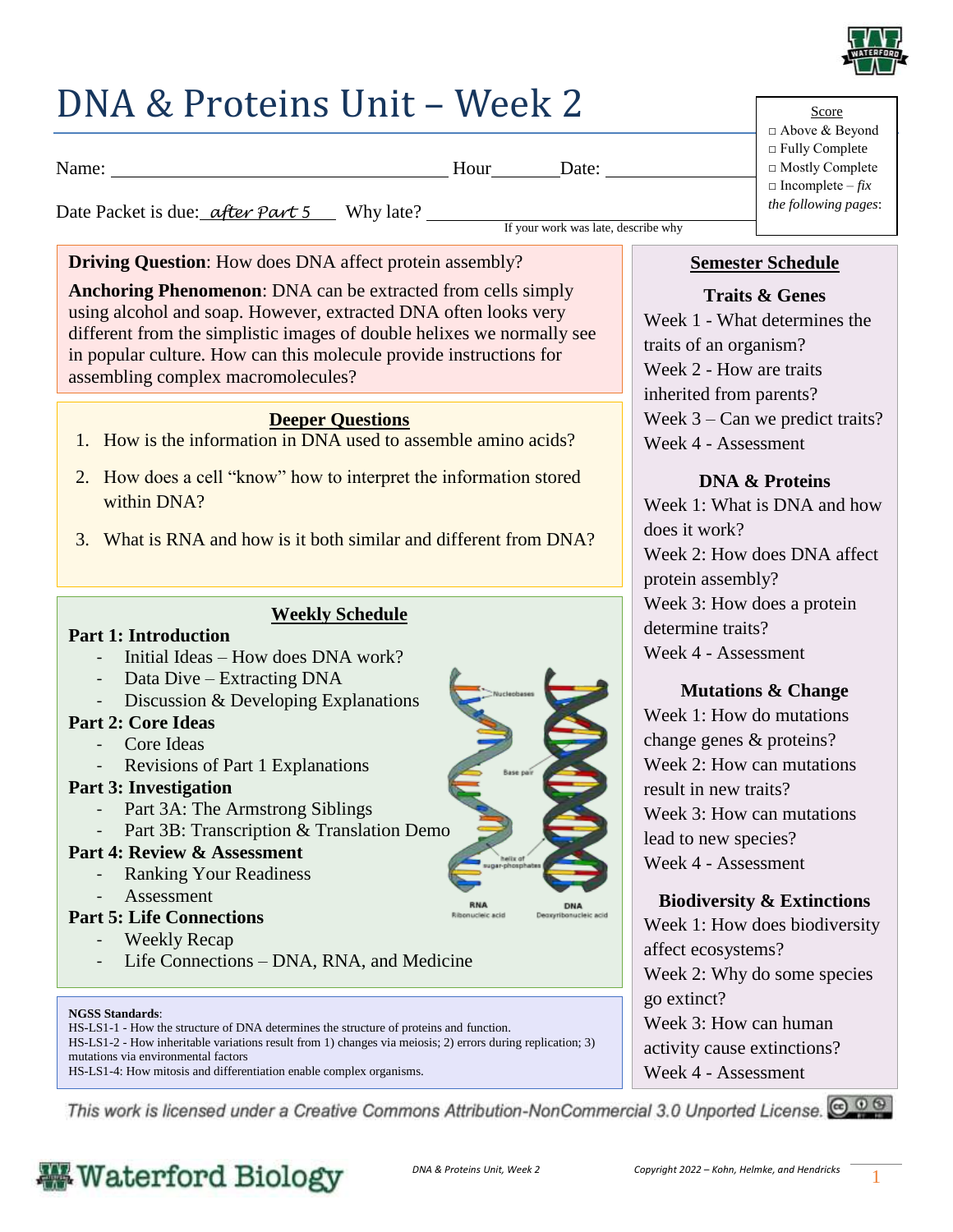

# Part 1: Introduction – DNA Extraction

**Overview**: In this activity, you will begin by discussing your initial ideas about how DNA works, and how it determines how proteins are assembled from amino acids.

**Initial Ideas**: Lucia recently attended a "Science Night" event at a local university with her family. At this event, a professor guided attendees as they extracted DNA from different cells. Lucia was excited to see actual DNA, but as she engaged in the activity, she realized she didn't understand how DNA works. She discussed this with her friends at lunch the next day.

- 1. Three students shared their ideas. **Do you agree or disagree with each student's claim**?
	- a. Lucia: "I think that DNA is turned into proteins. Every gene has a different order of bases, which results in the formation of a different protein" Agree/ Disagree
	- b. Bristol: "I disagree; I don't think proteins are made from DNA. I think that DNA has to be 'read' by something in the cell, and this affects how the protein is made." Agree / Disagree
	- c. Daryll: "I remember that DNA has codons, and these code for the stuff that proteins are made from. So somehow the DNA is 'translated' into the protein's ingredients." Agree / Disagree
- 2. **Work in your small groups to discuss your ideas.** How are your ideas similar or different? Decide as a group whether each statement is correct (and why). Be prepared to present your ideas to the class.

**Data Dive**: In this data dive, you will extract DNA and form hypotheses based on your observations.

**Pre-Investigation Questions**: Discuss the questions below in small groups. Be prepared to discuss as a class.

- 1. What is DNA? What is it made from?
- 2. How does DNA relate to the visible traits of organisms?
- 3. What is the relationship between DNA and proteins?
- 4. How does DNA relate to the genotype and phenotype of an organism?
- 5. In this activity, you will be extracting DNA from plant cells. What do you think you will see when you extract the DNA? Make a prediction below. Explain.

**Materials Needed**: measuring cup, measuring spoons, ice-cold rubbing alcohol, ½ tsp. of salt, 1/3 cup of water, 3 tsp. dishwashing soap, cheesecloth, sealable sandwich bags, test tubes/centrifuge tubes, berries and/or fruits, a bamboo skewer or cotton swab.

### **Directions:**

- 1. Mix the salt, water, and dishwashing soap in a glass or small bowl. Set the mixture aside. This is your *extraction liquid*.
- 2. Line the funnel with the cheesecloth, and put the funnel's tube into the glass.
- 3. Put the berries/fruit in the plastic bag and push out all the extra air. Seal it tightly.
- 4. With your fingers, squeeze and smash the berry or fruit mixture for 2 minutes.
- 5. Add 9 teaspoons of the extraction liquid you made in Step 1 to the berries/fruit in the bag. Push out all the extra air and reseal the bag.
- 6. Squeeze the berries/fruit mixture with your fingers for 1 minute.

### **Waterford Biology**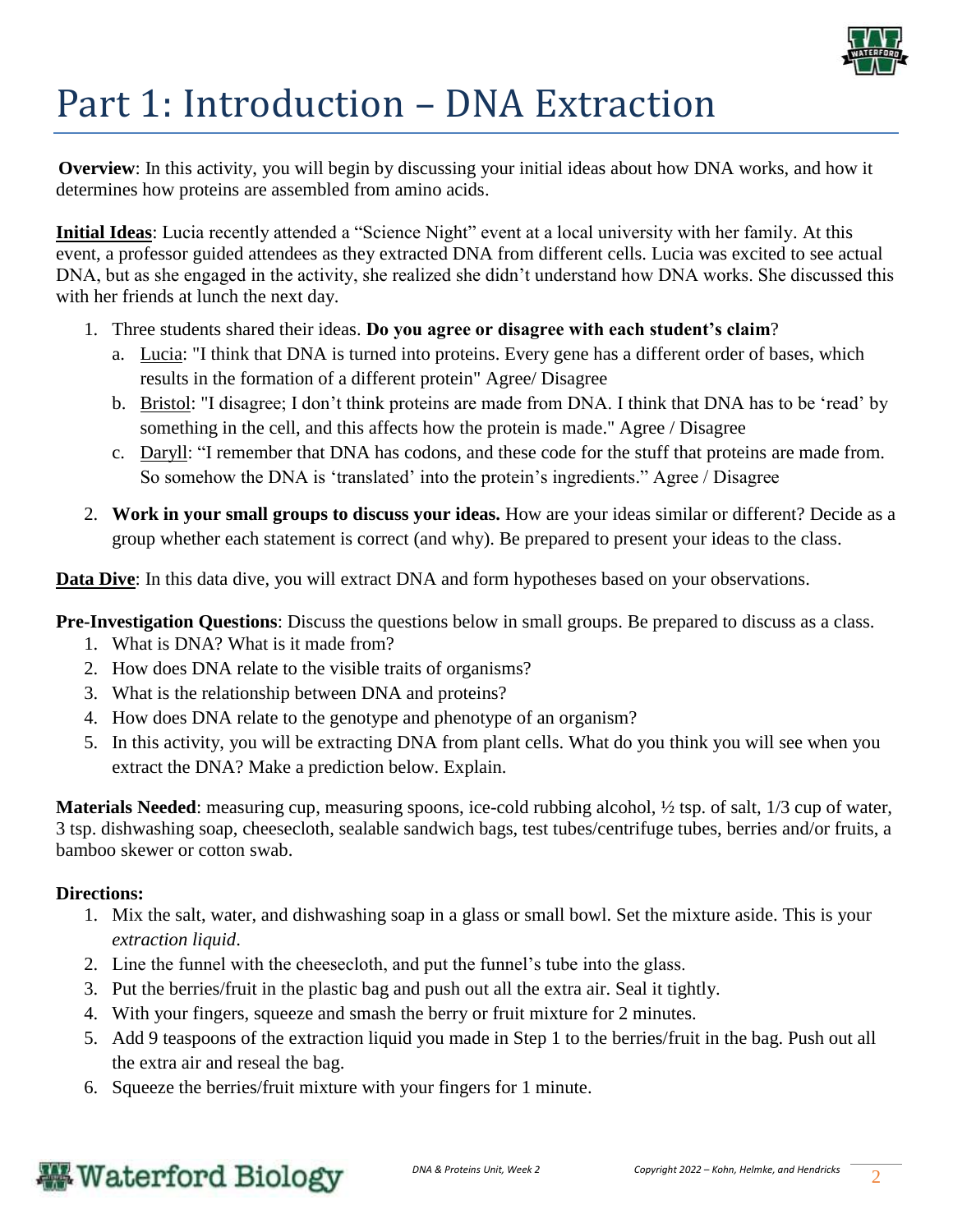

- 7. Put cheesecloth over the funnel and place the funnel in your test tube. Pour the berries/fruit mixture from the bag into the funnel. Let it drip into the test tube until there is no liquid left in the funnel.
- 8. Throw away the cheesecloth and the berries/fruit pulp inside. Pour out the contents of the test tube so it is 1/4 full.
- 9. Tilt the test tube or jar and very slowly pour the cold rubbing alcohol down the side. The alcohol should form a layer on top of the strawberry liquid. (Don't let the alcohol and fruit/berry liquid mix. The DNA collects between the two layers!). Slowly add enough alcohol so that you have equal parts of both liquids.
- 10. Dip the bamboo skewer into the test tube where the alcohol and berries/fruit layers meet. Pull up the skewer. The whitish, stringy stuff is DNA.

### **Post-Investigation Questions**: Discuss the questions below in small groups. Be prepared to discuss as a class.

- 1. How did your experiences compare to your predictions? Were your predictions accurate? Explain.
- 2. Why do you think the dishwashing soap was needed for this exercise? (Hint: what are cell membranes made from? How does soap interact with this substance?).
- 3. Did the DNA resemble how DNA is usually depicted in popular culture (e.g., a double helix)? What might explain this?
- 4. The DNA you extracted likely resembled a goopy glob; how could this substance provide instructions for how to assemble a protein?
- 5. You extracted DNA from fruit. Do you think plant DNA work the same as human DNA? Explain.

### **If time allows, extract DNA from your cheek cells using the instructions below.**

- 1. Mix 500 ml of tap water with 1 tbsp. of salt in a cup. Stir until salt is dissolved.
- 2. Transfer 3 tbsp. of the salt water into a separate cup.
- 3. Gargle the salt water for 1 minute. Don't swallow it! Spit the water back into the cup.
- 4. Add one drop of dishwashing soap to the salt water. Stir gently. Try not to create any bubbles.
- 5. Gently pour 100 ml alcohol into the salt water cup. Tilt the salt water cup as you pour, so the alcohol mixture forms a layer on top of the salt water.
- 6. Wait for 2.5 minutes. You should see white clumps and strings forming. *Source: [Planet Science](http://www.planet-science.com/categories/experiments/biology/2012/03/extract-your-own-dna.aspx)*

**How does DNA determine protein assembly?** Write down your initial explanation in the space below. Don't worry if you aren't completely sure about your answer! You will come back and revise this explanation as you gain more information during this unit.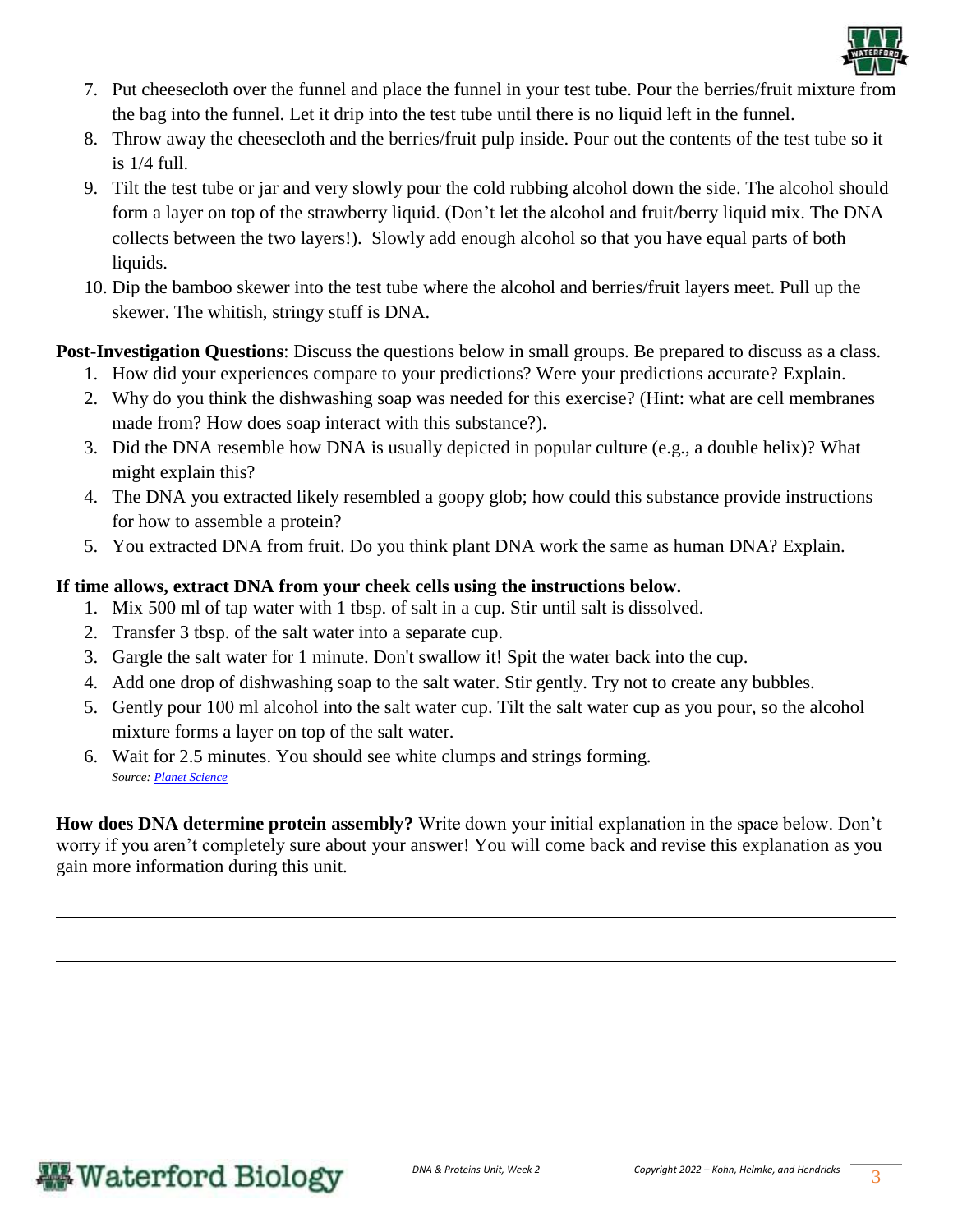

# Part 2: Core Ideas

**Overview**: In this activity, you will begin with a short slideshow presentation. This will provide you with core ideas that will help you clarify your initial ideas. Your instructor will decide on how to implement this portion depending on your previous experience and capabilities with this content.

You will then work in small teams to answer the questions listed below. You should take notes in a notebook, on a dry erase board, or on scratch paper so that you are prepared to deliver your responses during the class discussion that will follow. *Note: your instructor may assign specific questions to your group if time is limited.* 

**Intro Video – DNA Basics**: <https://dnalc.cshl.edu/resources/3d/12-transcription-basic.html>

**Core Ideas Presentation**:<https://bit.ly/WUHS-Bio-DNAProteinsW2>

### **Driving Questions**:

- 1. What is RNA? What is the purpose of RNA? How is it both similar and different from DNA?
- 2. RNA and DNA are both macromolecules made from chains of nucleotides. Why does a cell need both RNA and DNA?
- 3. RNA is involved in two key processes: transcription and translation. Briefly summarize what occurs in each of these processes.
- 4. Summarize the purpose of each of the following during transcription: mRNA, RNA polymerase, and transcription factors.
- 5. Create the complementary mRNA sequence if the start of a gene was: 3' TAC-GCT-ATG 5'
- 6. Summarize the purpose of each of the following during translation: ribosomes (rRNA), tRNA, and amino acids.
- 7. What would happen if the following became dysfunctional? *RNA polymerase; transcription factors; ribosomes.*
- 8. How does tRNA 'know' which amino acids to deliver to assemble a protein? How does tRNA deliver amino acids in the correct order for a given protein?
- 9. Transcription and translation are often targets for some prescription medicines. For example, some antibiotics target and disable RNA polymerase. Some vaccines use mRNA to help the body produce the viral proteins that antibodies need to recognize. Explain how each of these medications would work using your understanding of transcription and translation.
- 10. **Revising Explanations**: Return to your original explanation that you created at the end of Part 1. Based on this new information, how would you now respond to this question?

### **How does DNA determine protein assembly?**

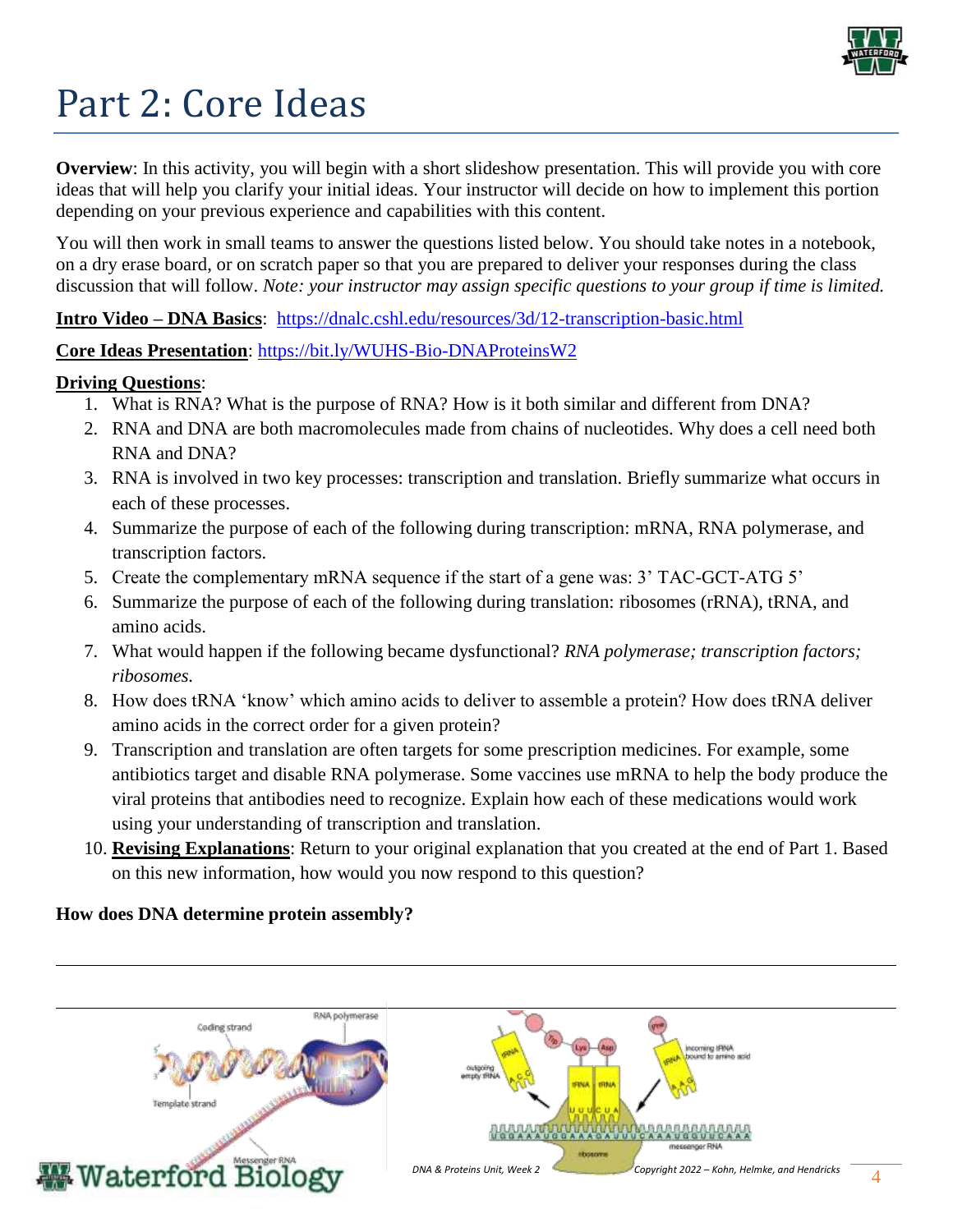

## Part 3A Investigation: The Armstrong Siblings

*[Adapted from materials by Karen Mayes](https://smithsworldofscience.weebly.com/uploads/1/0/5/5/10557615/dna_model_parts_for_your_presentation.pdf)*

**Overview**: In this investigation, you will create pictures for a metaphorical story to explain transcription and translation. Your job will be to draw pictures of what is described in each box. It is ok if you are not artistic stick people are just fine! If you'd prefer not to draw, you may draw diagrams or flow charts or anything that will help you to remember what is in the box. Be prepared to explain the metaphors in this story as a group.

When you think you are ready to explain this metaphorical story, **raise your hand**. Your instructor will listen to your verbal responses.

*This activity was successfully completed* (*instructor signature*)

| Donald Armstrong-<br>Cellsburg's Smartest and<br><b>Most Powerful Citizen</b>                     | <b>Myron N. Armstrong –</b><br>Donald's memory-<br>challenged brother and<br>messenger.                         | <b>Rhonda Armstrong</b> – the<br>CEO of the Ribosome<br>Protein Factory.                              |
|---------------------------------------------------------------------------------------------------|-----------------------------------------------------------------------------------------------------------------|-------------------------------------------------------------------------------------------------------|
|                                                                                                   |                                                                                                                 |                                                                                                       |
|                                                                                                   |                                                                                                                 |                                                                                                       |
| <b>Tyrone Armstrong</b> – the<br>truck driver who delivers<br>products to the Protein<br>Factory. | <b>The Nucleus Mansion</b><br><b>Where Donald Armstrong</b><br>lives, and where Myron gets<br>his instructions. | <b>The Ribosome Protein</b><br><b>Factory</b> where proteins are<br>made. Include Tyrone's<br>trucks. |

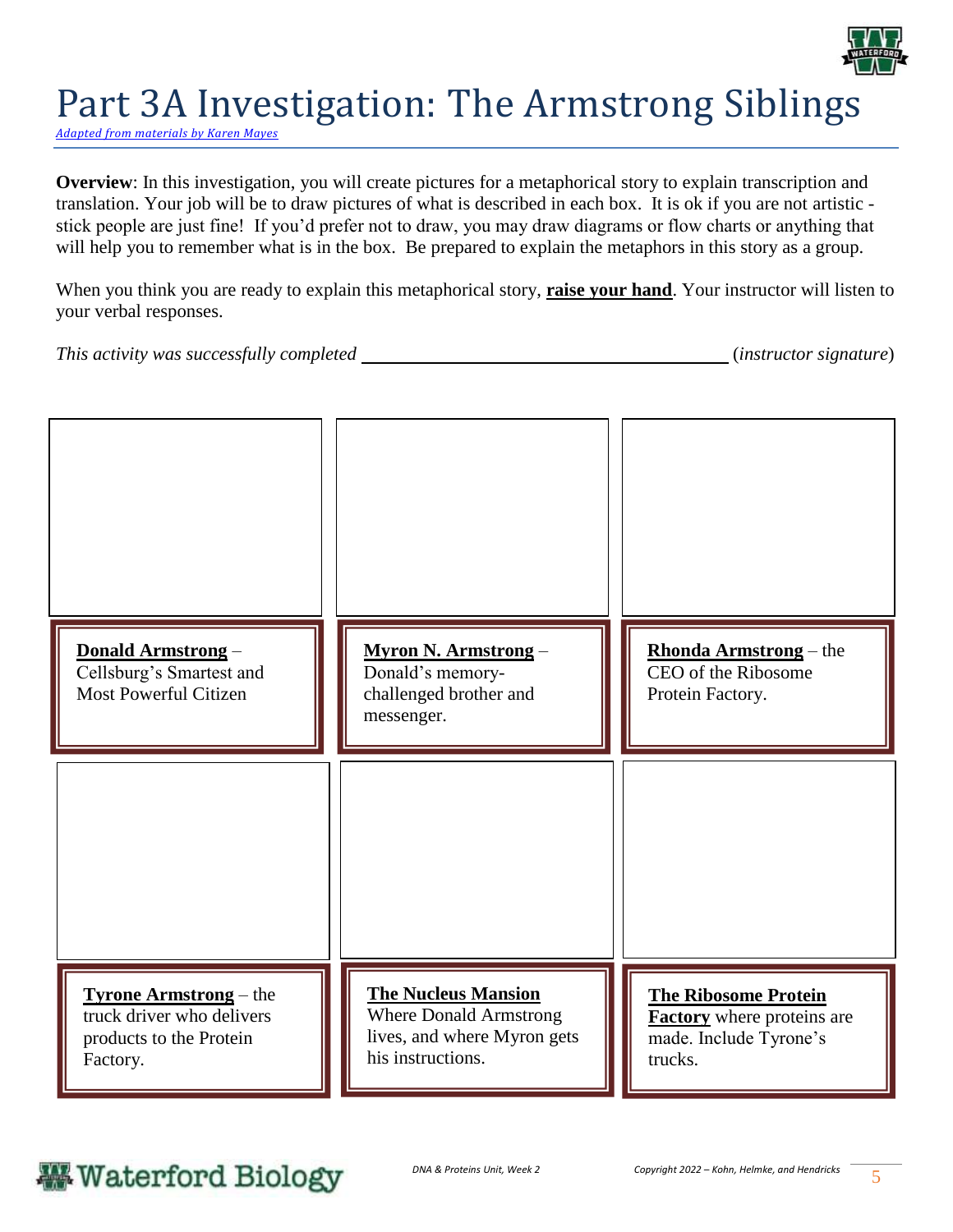

| Donald Armstrong lives in the                                                                                                                 | Myron can only memorize what                                                                                                                                                | Donald's messages are about the                                                                                                          |
|-----------------------------------------------------------------------------------------------------------------------------------------------|-----------------------------------------------------------------------------------------------------------------------------------------------------------------------------|------------------------------------------------------------------------------------------------------------------------------------------|
| Nucleus Mansion. He is powerful                                                                                                               | Donald says. If Donald says                                                                                                                                                 | products made at the Ribosome                                                                                                            |
| but is reclusive and never leaves                                                                                                             | something wrong, so does Myron.                                                                                                                                             | Protein Factory. Donald is in                                                                                                            |
| the mansion. He communicates                                                                                                                  | However, usually Donald's                                                                                                                                                   | charge of deciding what proteins                                                                                                         |
| through his brother, Myron.                                                                                                                   | messages are accurate.                                                                                                                                                      | will be made there.                                                                                                                      |
| Donald tells Myron what proteins<br>should be made. Myron delivers<br>those orders to the Ribosome<br>Protein Factory, where Rhonda<br>works. | Rhonda assembles proteins at the<br>factory from amino acids. Amino<br>acids are simple molecules that are<br>linked together to make the bigger<br>protein macromolecules. | Amino acids are delivered to<br>Rhonda's factory by her brother,<br>Tyrone. Tyrone uses trucks to<br>deliver all the needed amino acids. |
| Rhonda, using the information                                                                                                                 | Once amino acids arrive at the                                                                                                                                              | In summary, Donald uses Myron                                                                                                            |
| from Myron, tells Tyrone what                                                                                                                 | Ribosome Protein Factory, Rhonda                                                                                                                                            | to communicate with Rhonda.                                                                                                              |
| amino acids to deliver. Tyrone                                                                                                                | assembles them into proteins based                                                                                                                                          | Rhonda uses this info to assemble                                                                                                        |
| drives them to the Ribosome                                                                                                                   | on the information delivered by                                                                                                                                             | the amino acids delivered by                                                                                                             |
| Protein Factory in his trucks.                                                                                                                | Myron.                                                                                                                                                                      | Tyrone to make proteins.                                                                                                                 |
| <b>Waterford Biology</b>                                                                                                                      | DNA & Proteins Unit, Week 2                                                                                                                                                 | Copyright 2022 - Kohn, Helmke, and Hendricks                                                                                             |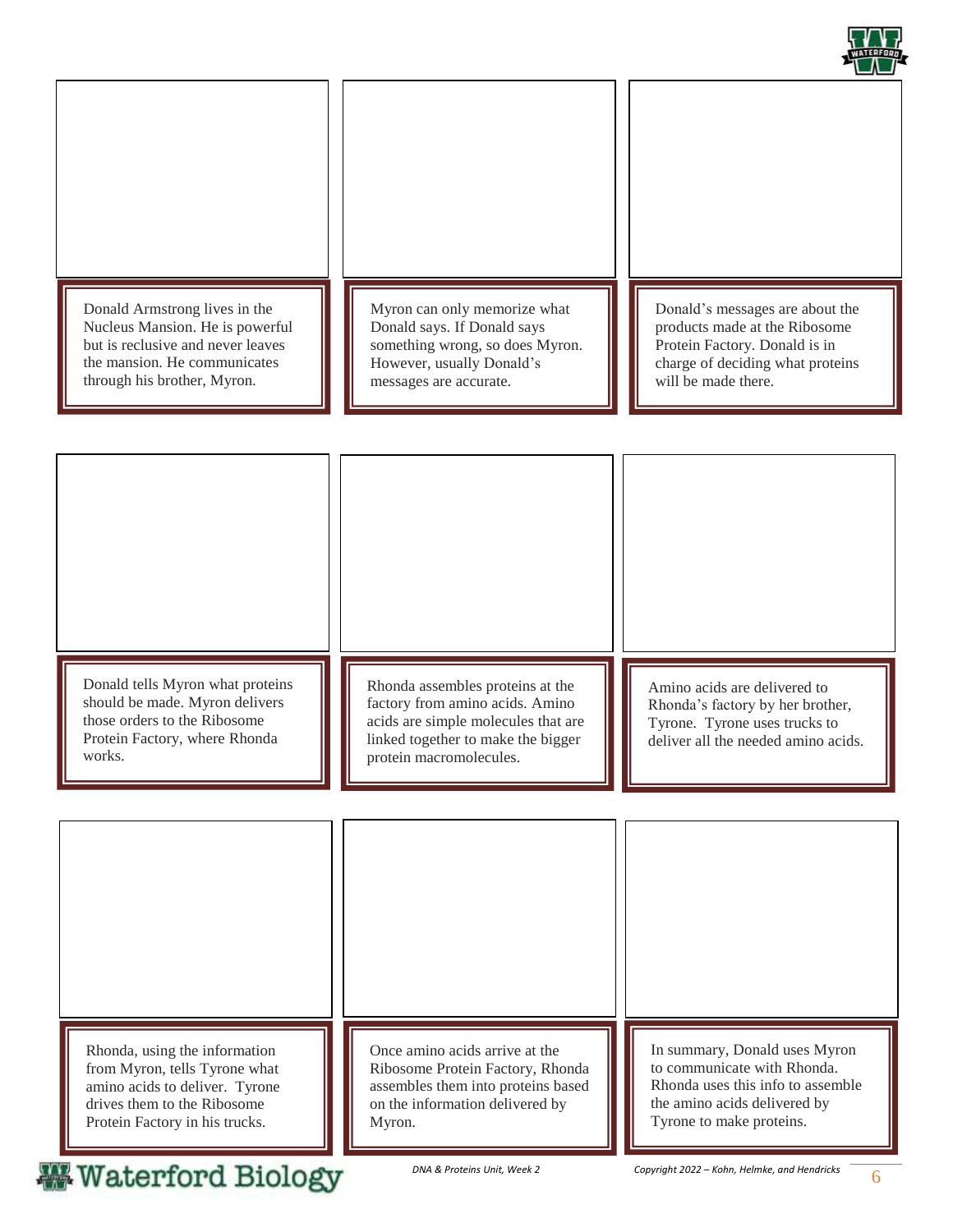

# Part 3B: Transcription/Translation Modeling

**Overview**: In this exercise, you will create 2D or 3D models to explain key aspects of transcription  $\&$ translation..

**Materials needed** (per group of 4): resources for 2D and/or 3D modeling. These could involve any of the following: Playdoh, dry erase boards, scratch paper, a digital art program, etc. Resources should enable students to create models from scratch if possible to deepen their comprehension.

### **Methods:**

- 1. In your assigned teams, review the key concepts from this unit. Check to ensure everyone in your group feels comfortable with their understanding of each key concept.
- 2. Develop a plan for how to portray transcription and translation using the resources that are available to you. Depending on your background and skills, you might choose different options (e.g., those with online artistry skills might prefer a digital art program to a dry erase board).
	- a. Note that you shouldn't copy and paste images from the internet; rather, you should be working to personally create images to represent key aspects of transcription and translation.
	- b. Your 2D or 3D models do not need to be scientifically accurate if they only vaguely resemble the items they depict, that's ok.
- 3. Prepare to use your 2D/3D models to explain each of the following:
	- a. How RNA differs from DNA.
	- b. How an mRNA copy is made by RNA polymerase during transcription.
	- c. How a ribosome assembles proteins from amino acids during translation.
	- d. How tRNA 'knows' which amino acid to deliver each time.
- 4. When you think you are ready to explain your work, **raise your hand**. Your instructor will listen to your verbal responses and check your work.

*This activity was successfully completed* (*instructor signature*)

## Part 4: Review & Assessment

**Overview:** Rank each Driving Question in Part 2 as a 1 (*completely unsure*), 2 (*somewhat unsure*), or 3 (*completely sure*) based on your comprehension. Then work in teams to review each item and prepare a response. Next, write a final explanation below. You will conclude by completing a formative assessment.

### **How does DNA determine protein assembly?**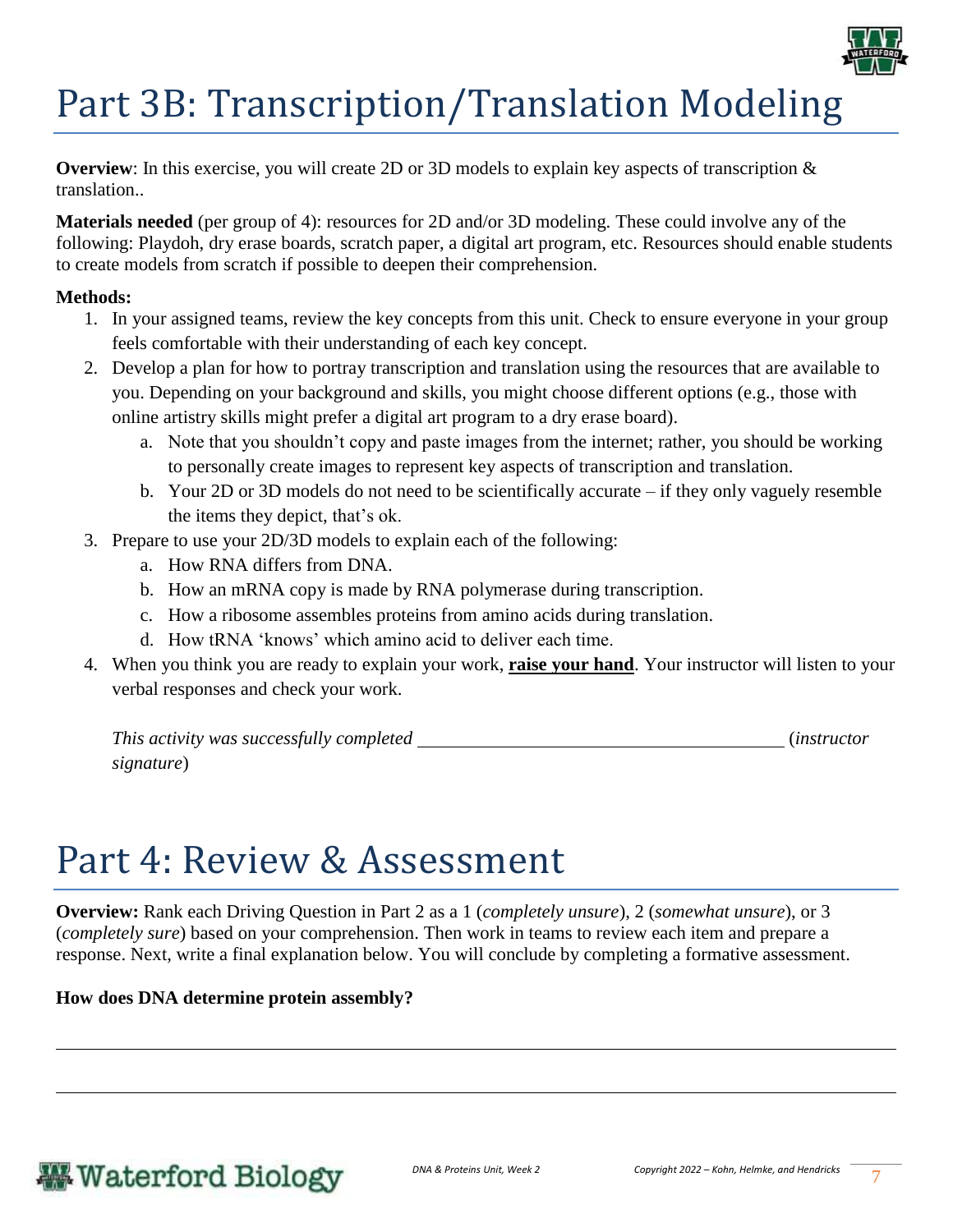

## Part 5: Life Connections – RNA & Medicine

**Overview:** For this activity, you will begin with a recap of the things that you learned in this packet. You will then take part in one of two activities. If possible, you will interview a local professional whose work involves the ideas we discussed this week. If this is not possible you will take part in a separate activity. If time is limited, your instructor may decide to postpone some of these options.

### **Weekly Recap (use a whiteboard, scratch paper, online document, etc.)**

- 1. Summarize everything that you have learned through this packet within your group. Try to identify the common themes, major ideas, and most important concepts from the content you have learned.
- 2. Is there anything that anyone still doesn't completely understand? Is there anything that anyone maybe disputes or disagrees with? Did anything seem particularly surprising or noteworthy?
- 3. What you think are the most important ideas and concepts that you have learned so far. Aim to have at least 5 or 6 ideas written down. It is ok to have more than this.

**Option A: Interview an Expert**: In this activity, you will have an opportunity to interview an individual with professional expertise in this week's content topics. This activity will be reflective of *social science* research, or gathering, analyzing and interpreting information about human interactions. Often this work is conducted using *qualitative interviews*, which are interviews designed for research and data collection.

This activity will be divided into three parts:

- 1. **Part 1 – Planning**: After your instructor describes today's guest speaker, your group will identify your research question, which should pertain to the topics covered in class this week. Your instructor may ask your group to share your research question and interview questions prior to the interview and make sure that a variety of questions are ready.
- 2. **Part 2 – Interview**: Your instructor will facilitate the interview. Your group should record fields notes during this time that you will use at the end of the hour to address your research question.
- 3. **Part 3 – Analysis & Debrief**: You will be provided with some time to consider the responses that they receive and reach a tentative conclusion about their research question based on this data.

### **Part 1 - Planning:**

1. Briefly summarize the topics that were covered in class this week in one sentence: *This week in class,* 

*we studied* 

- 2. As a group, discuss what questions you still have about this week's topics. Ideally, use some of the following to start your questions: *Who, What, When, Where, Why, How*
	- *1. 2. 3.*

*Once you have developed three questions, ask for your instructor to provide you with some feedback.*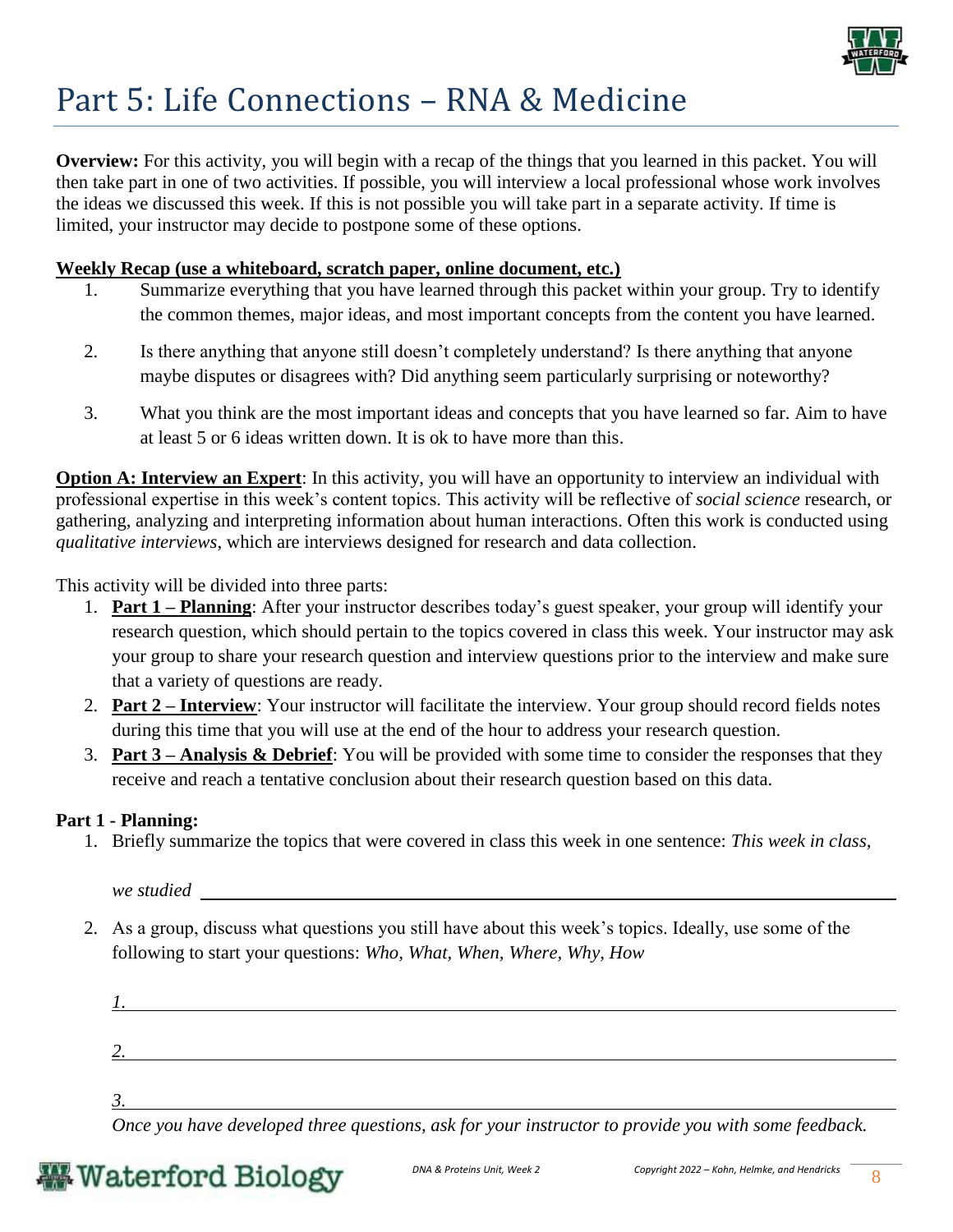

3. From this list, choose a research question for your group and complete the prompt below:

| Research Question: We are unsure |  |  |  |
|----------------------------------|--|--|--|
|----------------------------------|--|--|--|

4. Turn your research question into a hypothesis. What do you think is the answer to your research question given what you currently know?

*We hypothesize that* 

5. Create three interview questions that you could ask this individual that may provide information related to your research question. Try to focus on their particular area of expertise as you craft your questions.

| ∼<br>ـ ت |  |  |
|----------|--|--|
|          |  |  |
| ╭<br>ັ.  |  |  |

6. Be prepared to briefly describe your research question and hypothesis, and how your interview questions will provide you with information that will help to address your research question.

### **Part 2 – Interview Field Notes**

Use the space below to record some field notes as the guest speaker presents to the class. Record anything that you hear or observe that might be relevant to your research question. Note: you should also consider recording the guest speaker's responses to other group's questions if they are relevant to your own research question.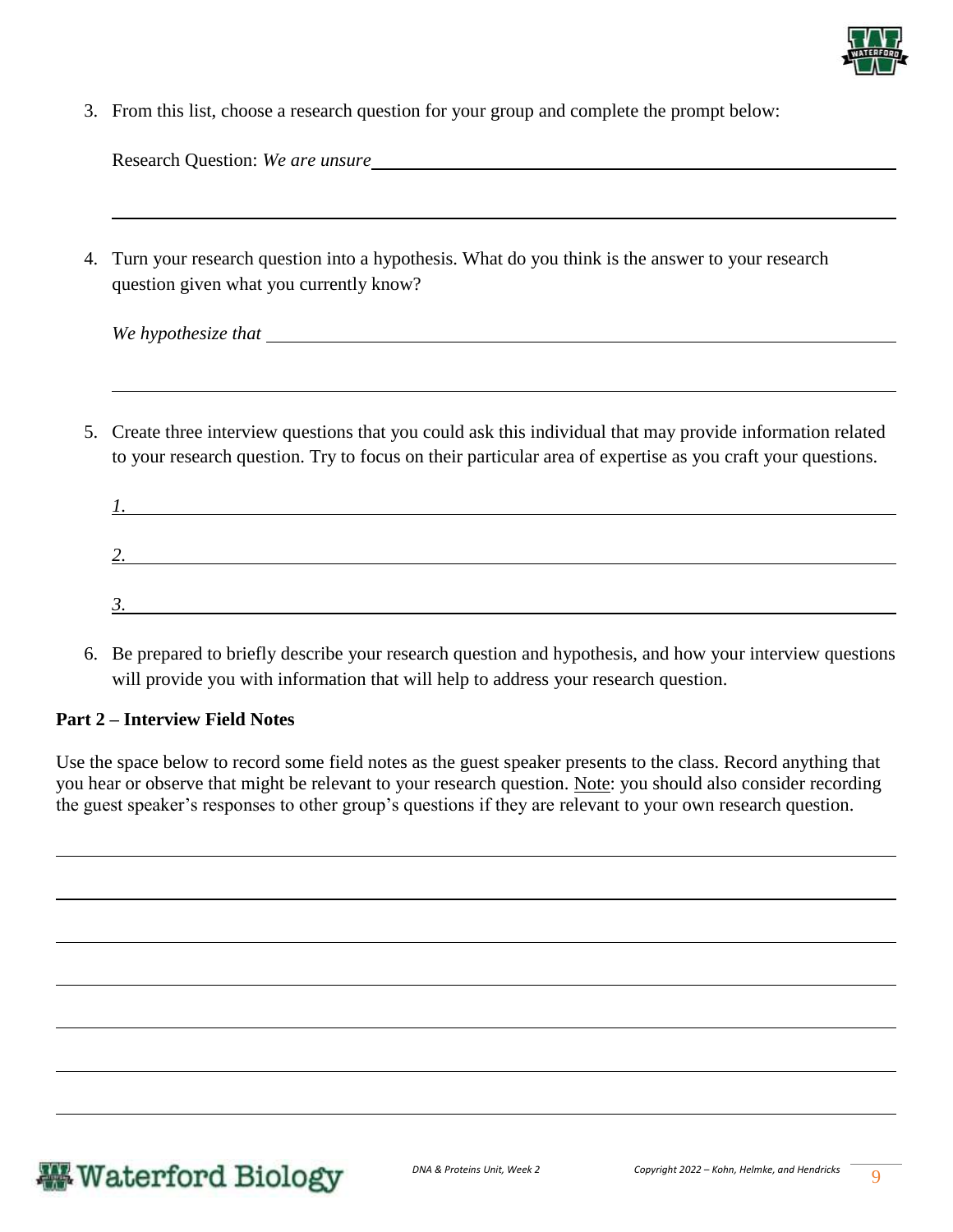

#### **Part 3 – Analysis & Debrief** *(your instructor may choose to use oral responses as well as or instead of written)*

What are your conclusions based on the guest speaker's responses? Answer the questions below.

1. Does your data (your observations and field notes from this interview) support or refute your hypothesis? Circle one: *Supports it / Refutes it / Not sure* 

Explain:

2. If you were to continue this work, what kinds of investigations would you do next? Describe a potential research experiment that would be a suitable follow-up for today.

**Option B: Life Connections**: In this activity, students will break into teams based on their personal interests and/or career aspirations. They will then work in their assigned teams to address the questions below. After a sufficient amount of time, students will summarize their discussions for the class.

- 1. As a group, try to determine how these ideas relate decisions you will make in your future life. Specifically…
	- a. How do these concepts relate to prior knowledge experiences from your life?
	- b. How could your prior knowledge and experience help you to better understand these concepts?
	- c. How might your daily activities in your life be affected by these concepts?
	- d. How might the decisions you make as part of your career be influenced by these ideas?
- 2. As you listen to the ideas presented by other groups, listen for any ideas you might have missed that might be relevant to your life.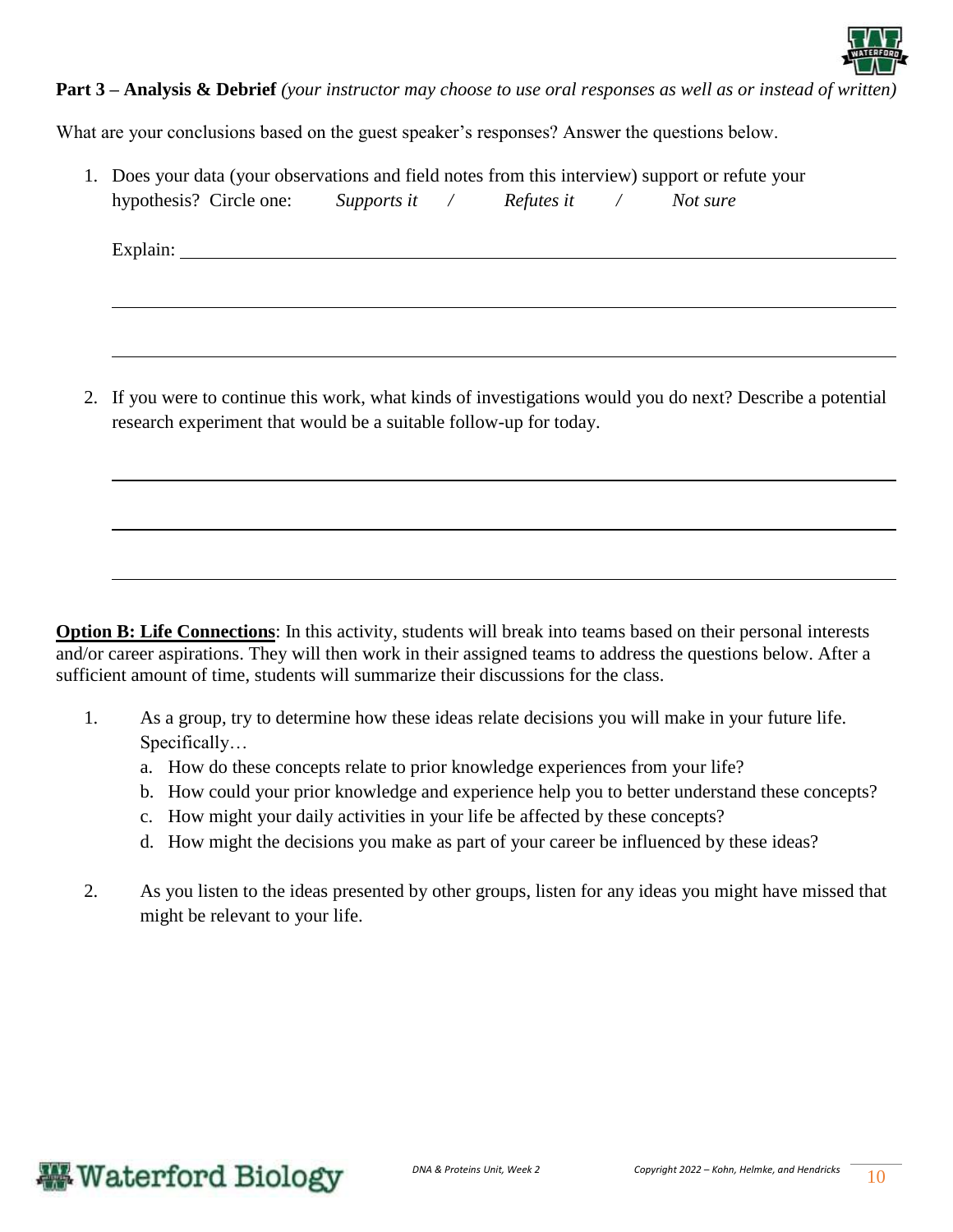

## DNA & Proteins Unit - Week 2 Formative Assessment

Name: Score: Mour Date: Score: //

**Directions**: A 3x5 notecard with handwritten notes can be used to guide your answers. Your instructor may allow you to work in assigned groups. If so, have a different person write each response while others assist.

1. **DNA and RNA are both macromolecules made from repeating chains of nucleotides. Why does a cell need both RNA and DNA?** Include and underline the following terms: *transcription & translation.*

*Writer's Name:* 

- 2. Three students shared their ideas about the cause of the variety of traits among living species. **Do you agree or disagree with each student's claim**?
	- a. Mike: "DNA is found in animal cells, and RNA is found in plant cells. Otherwise they are essentially the same thing and do the same job." Agree/ Disagree
	- b. Lucia: "RNA is what turns DNA into a protein." Agree / Disagree
	- c. Oscar: "There are multiple kinds of RNA; one makes a copy of DNA, and the others are needed to read that copy and assemble amino acids." Agree / Disagree
- 3. **Provide a critique for each response. What was accurate or inaccurate about their statement?**

| Mike:  |  |  |
|--------|--|--|
|        |  |  |
| Lucia: |  |  |
|        |  |  |
| Oscar: |  |  |

*Writer's Name:* 

4. **Some antibiotics fight bacteria by targeting and disabling RNA polymerase. How would this affect transcription and translation in bacterial cells? How would this slow or stop a bacterial infection?**

*Writer's Name:*